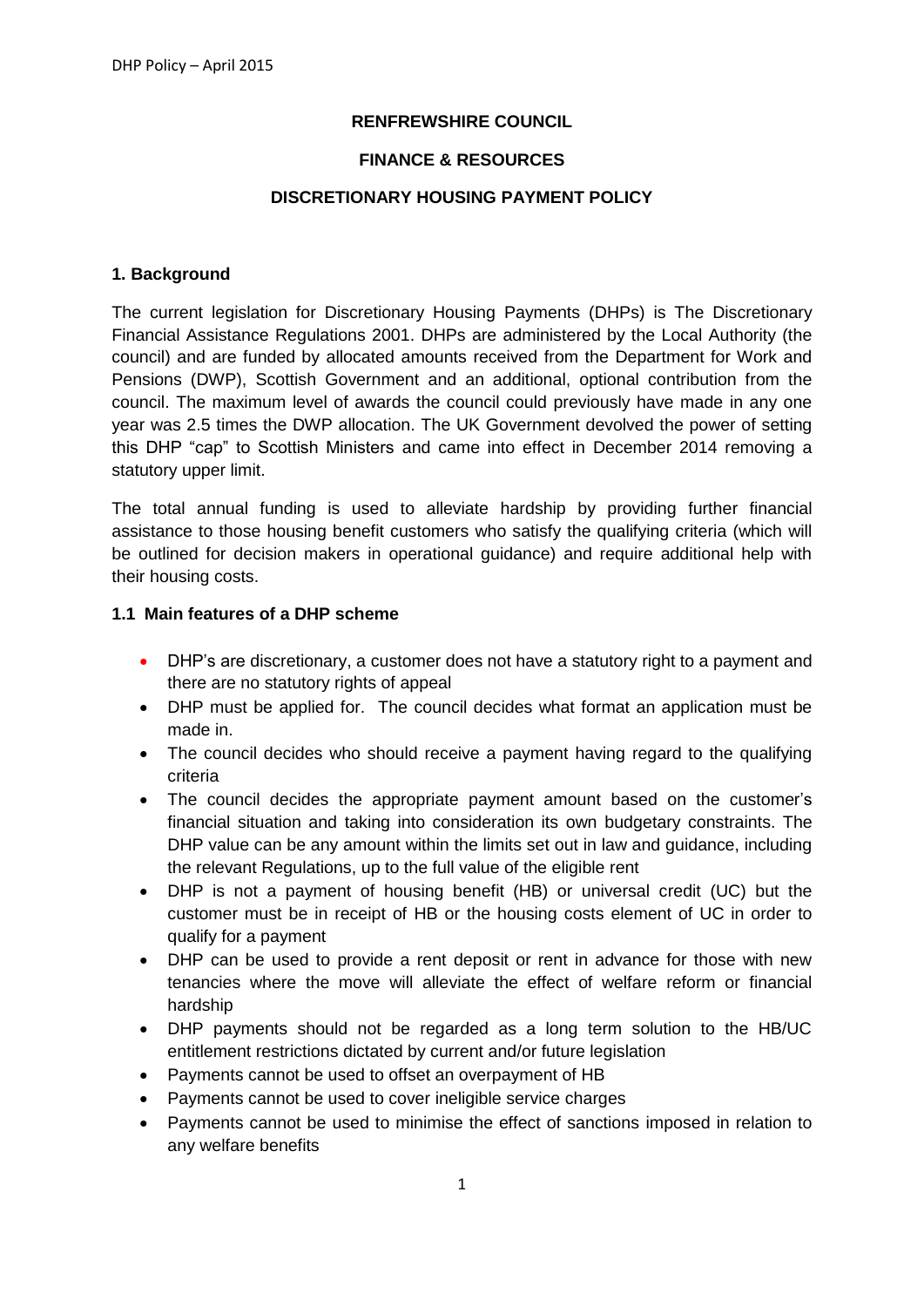- Payments cannot be used to assist with Council Tax liability
- If the council does not spend the full DWP allocation, it must be returned to the DWP. The DWP will allocate future funding using a formula based on previous expenditure
- If the council spends the full DWP allocation and the amount allocated from the Scottish Government and the council's own funds, no more DHPs may be paid during that financial year.

# **1.2 Revisions to the policy**

The DWP have intimated the situations where the funds provided to support those affected by welfare reform changes should be concentrated, but have allowed the council the overall discretion to decide. They have advised that the council will be required to record the expenditure using a new monitoring regime to be introduced by the DWP.

The Scottish Government will allocate to each Local Authority funds which they deem will fully support DHP awards for those affected by the social sector size criteria (SSSC). As a result decisions on awards for customers affected by SSSC will not be affected by budgetary constraints.

# **1.3 Welfare Reform**

Following the Welfare Reform Act 2010, the UK Government is changing the benefits system.

The provisions will result in the following key changes:

- The introduction of UC and the eventual migration of housing benefit claims to UC. It is planned that UC will be introduced into Renfrewshire from June 2015
- The introduction of a size criteria for working age tenants in the social rented sector from April 2013
- The implementation of a benefits cap from July 2013 limiting the total benefit that working age people can receive
- The replacement of council tax benefit with a Scottish council tax reduction scheme from April 2013
- The transfer of community care grants and crisis loans from the DWP to the Scottish Government from June 2013
- The replacement of Disability Living Allowance (DLA) with Personal Independence Payments (PIPs) starting from June 2013.

The funding referred to in section 1.2 above has been provided to councils to assist customers who are adversely affected by these changes and any other effects of welfare reform.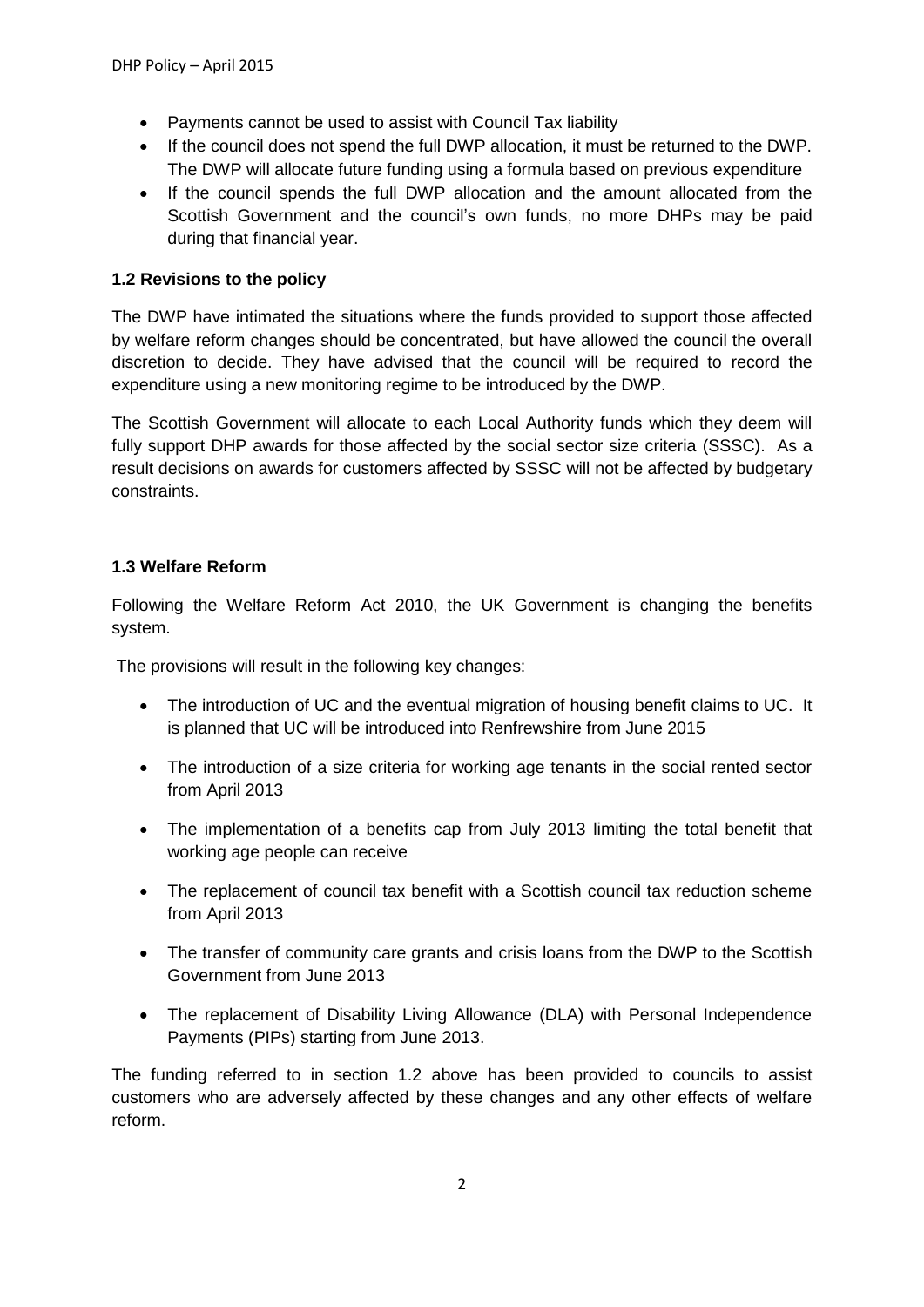Additional operational guidance relating to welfare reform and how it affects the DHP scheme will be provided to decision makers.

### **2. DHP policy purpose and objectives**

#### **2.1 Purpose**

The purpose of the DHP policy is to specify how the council's Benefits Service will operate the DHP scheme and to detail the factors that will be considered when deciding if a DHP can and should be awarded.

The policy does not set rigid, pre-defined criteria for awarding DHPs as this would prevent the council from exercising discretion properly in individual cases.

Each case will be treated strictly on its merits and all customers will receive equal and fair treatment.

The procedural guidance for decision makers demonstrates the flexibility which can be utilised in individual circumstances.

The Benefits Service is committed to working with Housing Services, Housing Associations, private landlords, Advice Works and other advice agencies in order to ensure that claimants receive the maximum amount of benefits and financial assistance available.

The policy takes account of the "Good Practice Guide" issued by the DWP which offers advice on how DHPs can be used to support customers in certain circumstances.

#### **2.2 Objectives**

The objectives of the DHP policy are:

- To assist with the alleviation of poverty
- To help customers to sustain their tenancies
- To assist customers threatened with homelessness
- To help customers who are trying to help/support themselves
- To assist in keeping families together
- To support domestic violence victims who are trying to move to a place of safety
- To support the vulnerable and the elderly
- To support young people in the transition to adult life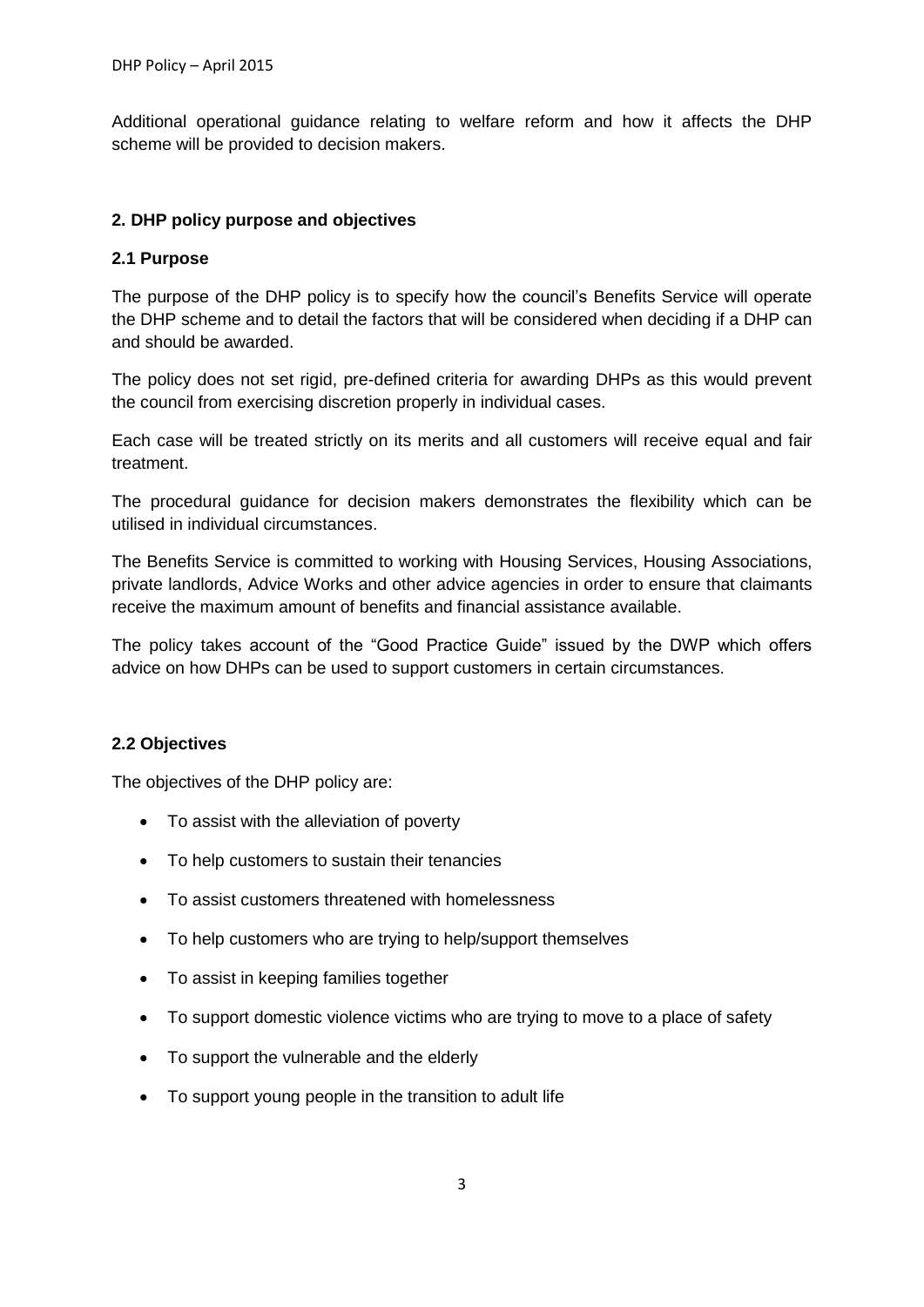### **3. Policy commitments**

- All decisions will be made in a manner that is consistent with the ordinary principles of good decision making, applicable law and guidance.
- The council will endeavour to act fairly, reasonably and consistently.
- In as far as is reasonably practicable, the council will endeavour to allocate funding received from the DWP to the areas for which the DWP intended it to be used.
- The Scottish Government's contribution will be directed in a similar way to the DWP approach; aiming to give support to some customers in Renfrewshire who have been affected by the welfare reform changes and ensure those affected by the introduction of the social sector size criteria have their reduction in HB mitigated by DHP awards on application.
- Discretion will be used reasonably and lawfully and will not extend to giving more weight to certain groups and/or claimant because they are seen as more deserving than others.

### **4. Publicising the policy**

Access to DHP scheme awards and advice will be incorporated into the council's general welfare advice services.

All staff within the Benefits Service and Customer Services will be provided with the details of the scheme and the procedural guidance used by the council to operate the scheme fairly and consistently.

The council will pro-actively promote DHPs by working in partnership with social and private landlords to promote the availability and take-up of DHPs.

The council will make claim forms, leaflets and literature on DHPs available via the council website, Advice works, other council services, registered Social Landlords and other suitable locations across Renfrewshire.

#### **5. Operation of the Scheme**

Although the operation of the scheme has many points of discretion, there are a number of legal obligations that must be fulfilled and these will be outlined to decision makers in operational guidance.

As stated in 1.2 above a proportion of the DHP budget will be directed to supporting some customers affected by welfare reform. A further proportion of the budget, traditionally known as core funding, will be used to assist claimants who require further assistance with housing costs due to circumstances that are not directly related to the above areas.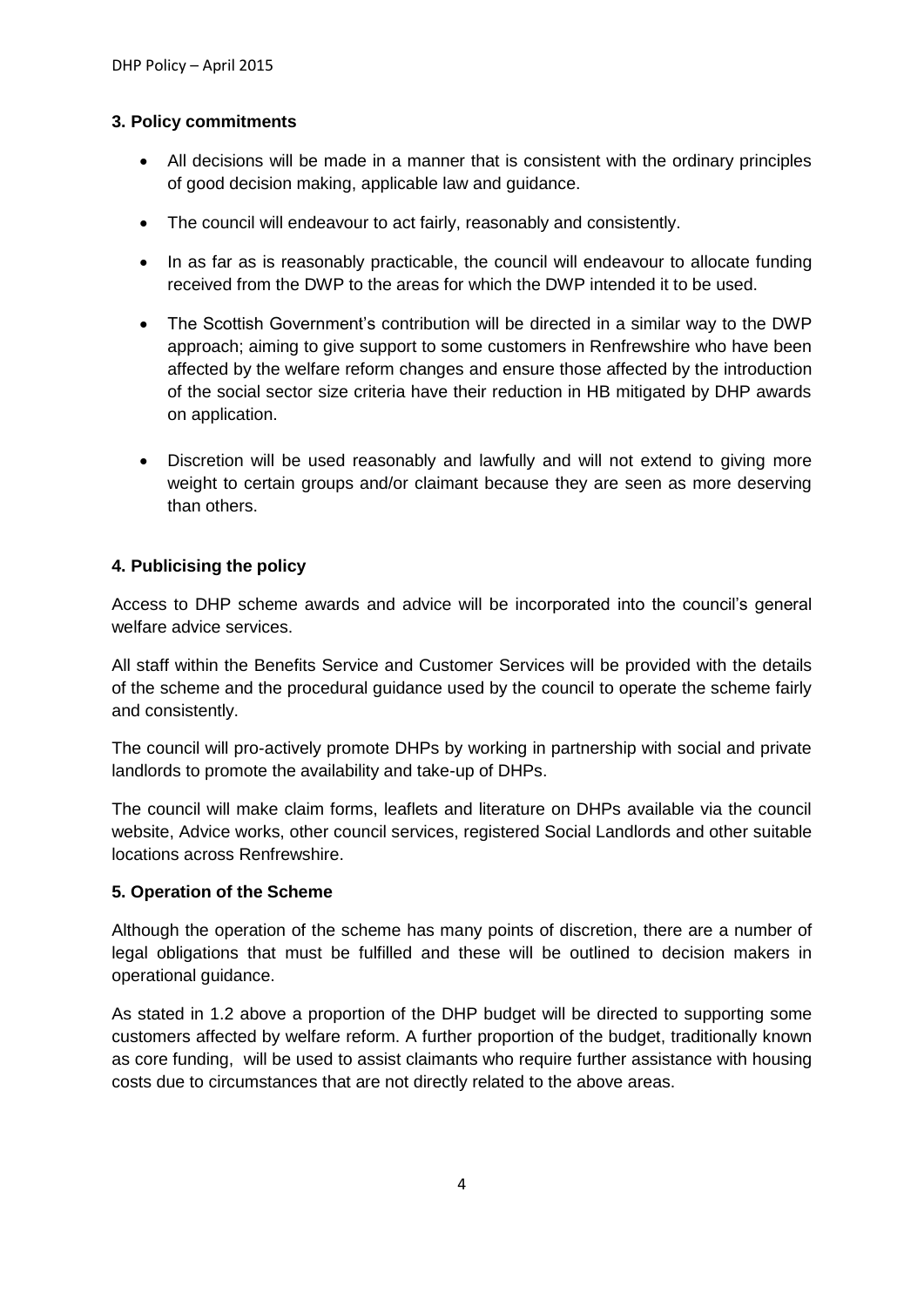Where funding has been provided to mitigate the introduction of the social sector size criteria, awards will be made to cover under occupancy reductions for the full year where housing benefit entitlement exists.

For customers who have a shortfall not due to the introduction of the social sector size criteria, the initial period of award in all cases will normally be 13 weeks or 26 weeks. This will maximise access, to the available DHP funds, to as many customers as possible. Subject to budget availability the decision maker may consider extending the award for a further period in certain circumstances (decision makers will be provided with operational guidance to support them in making these decisions).

The council will aim to deal with DHP requests within a timescale set in line with the housing benefit new claims processing target. DHP applications made where there is a risk of eviction will be escalated for priority processing.

## **6. DHP Procedures**

## **6.1 DHP decision making**

Decision makers who are responsible for awarding DHPs will adhere to the DHP Decision Maker's Guide, set out in Appendix 1.

The procedural guidance details the following:

- the end to end process for making a DHP application
- the factors which may considered when deciding if a DHP should be paid
- suggested evidence and information which may be required to make a decision
- indications of those who should be considered most in need of assistance
- suggested amounts of DHP that should be paid and the period of the DHP award
- the method of payment
- the method for recording the decision for budgetary analysis and DWP information requirements
- advice to be provided to the claimant to help them alleviate the problems associated with their current financial situation.

## **6.2 Overpayments**

The council will make every effort to minimise DHP overpayments. However, where an overpayment occurs, the decision maker will decide whether it is appropriate to recover the DHP by taking into consideration whether the claimant contributed to the overpayment or could reasonably have been expected to realise that an overpayment was occurring.

If it is decided that the overpayment should be recovered, the claimant will be issued with an invoice and an explanation as to how the overpayment arose and the period it relates to.

Fraudulent overpayments will be recovered.